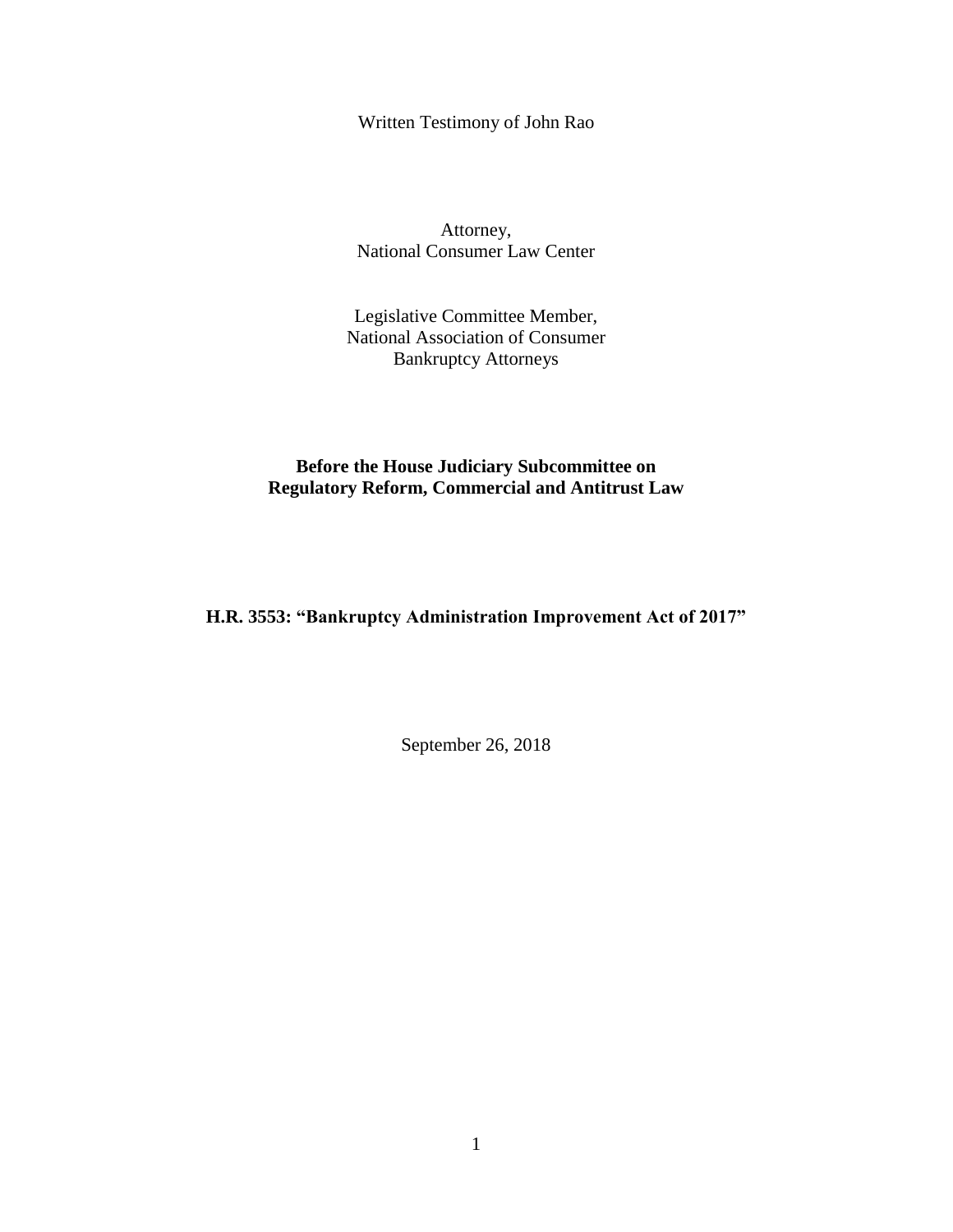Chairman Marino, Ranking Member Cicilline, and members of the Subcommittee:

Thank you for holding this hearing and for inviting me to testify today on H.R. 3553, the "Bankruptcy Administration Improvement Act of 2017." I testify here today on behalf of the National Association of Consumer Bankruptcy Attorneys (NACBA)<sup>1</sup> and the low-income clients of the National Consumer Law Center (NCLC).<sup>2</sup> The clients and constituencies of NCLC and NACBA collectively encompass a broad range of families and households who would be affected by H.R.  $3553.<sup>3</sup>$ 

In my work as an attorney at NCLC, I provide training and technical assistance to

attorneys across the country who represent consumers in bankruptcy cases. I am the author and

editor of various publications on bankruptcy. I often speak at educational programs for

 $\overline{a}$ 

bankruptcy attorneys, trustees, and judges, and I have served as a member of the federal Judicial

Conference Advisory Committee on Bankruptcy Rules. My testimony is based on this work and

<sup>&</sup>lt;sup>1</sup> The National Association of Consumer Bankruptcy Attorneys (NACBA) is the only national organization dedicated to serving the needs of consumer bankruptcy attorneys and protecting the rights of consumer debtors in bankruptcy. NACBA has more than 2,000 members located in all 50 states and Puerto Rico. NACBA has been actively involved in promoting reasonable and fair bankruptcy legislation since it was founded in 1992.

 $2$  The National Consumer Law Center, Inc. (NCLC) is a non-profit Massachusetts Corporation, founded in 1969, specializing in low-income consumer issues, with an emphasis on consumer credit. NCLC provides legal and technical consulting and assistance on consumer law issues to legal services, government, and private attorneys representing low-income consumers across the country. NCLC publishes a series of eighteen practice treatises and annual supplements on consumer credit laws, including *Consumer Bankruptcy Law and Practice* (11<sup>th</sup> ed. 2016) and *Foreclosures and Mortgage Servicing* (5th ed. 2014). NCLC attorneys have written and advocated extensively on all aspects of consumer law affecting low income people, conducted training for thousands of legal services and private attorneys on the law and consumer law problems, and provided extensive oral and written testimony to numerous Congressional committees on these topics. NCLC's attorneys have been closely involved with the enactment of all federal laws affecting consumer credit since the 1970s, and regularly provide extensive comments to the federal agencies on the regulations under these laws.

<sup>&</sup>lt;sup>3</sup> I am also a Commissioner on the American Bankruptcy Institute's Commission of Consumer Bankruptcy. However, I am not testifying today as a representative of the Commission.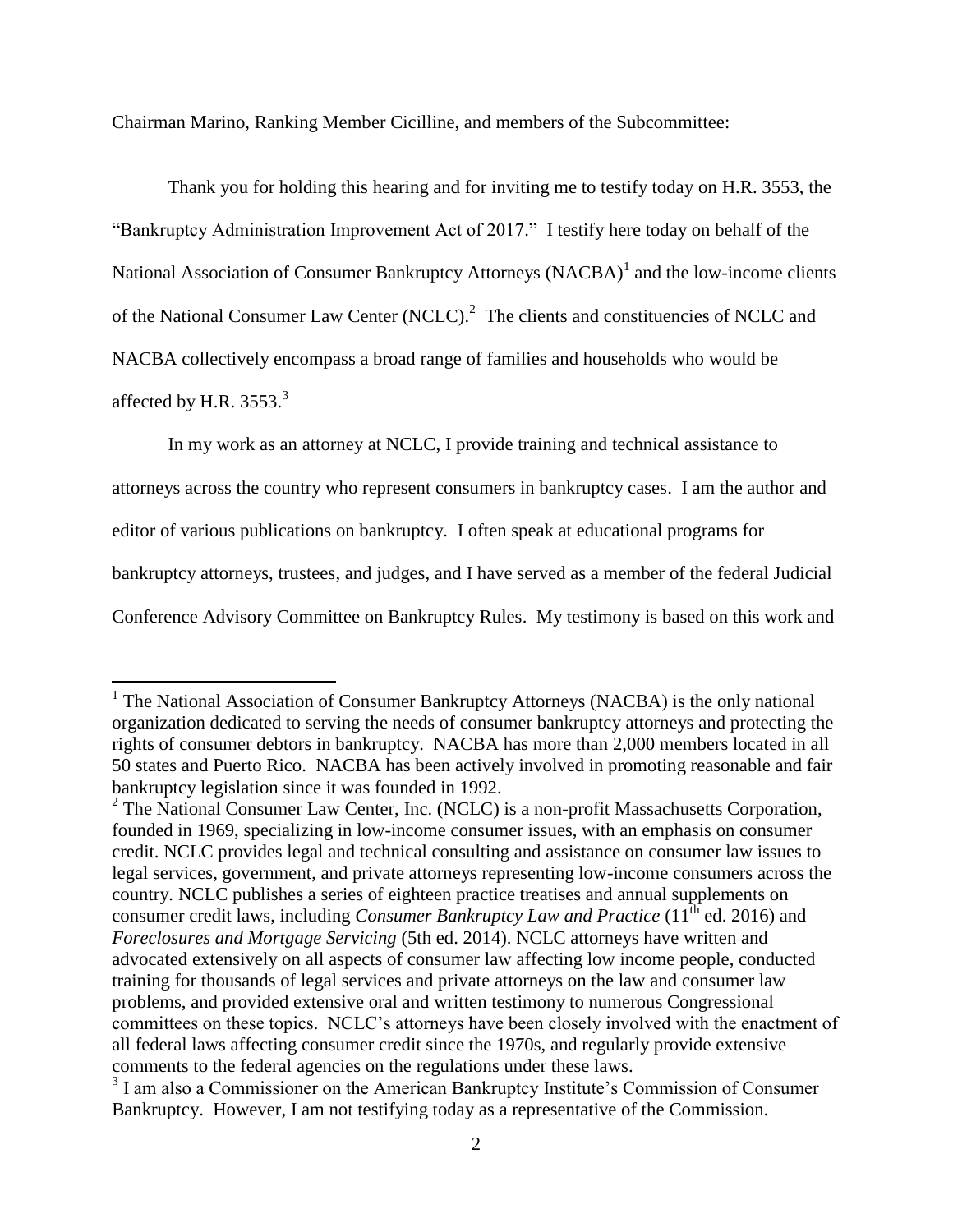experience representing consumers in debt collection, bankruptcy and foreclosure defense matters.

NACBA and NCLC appreciate the opportunity to offer their views on H.R. 3553. Chapter 7 trustees serve an important role in the bankruptcy system and they should receive an increase in compensation. NACBA and NCLC have made clear over the years that they support increased compensation for chapter 7 Trustees. The proposed increase in compensation provided for in H.R. 3553, an initial \$60 per case, is reasonable and appropriate. At the same time, we have consistently stated that any such increase should not be borne solely by individual debtors who are experiencing financial hardship. Our concern with H.R. 3553 is that it looks only to struggling families to fund the increase, through higher filing fees, and does not consider alternative funding methods.

## **Impact of H.R. 3553**

H.R. 3553 increases the portion of the trustee's compensation that is derived from chapter 7 filing fees, by raising the amount currently provided in 11 U.S.C. § 330(b)(1) from \$45 to \$105. To pay for this increase, H.R. 3553 would amend the statutory filing fee provided for in 28 U.S.C. § 1930(a)(1)(A) by replacing the amount of \$245 with \$305. Combined with the additional noticing fee of \$75 currently assessed in all chapter 7 cases pursuant to 28 U.S.C. § 1930(b), and another \$15 fee used to provide funds necessary for additional compensation to chapter 7 trustees as required by 11 U.S.C. § 330(b)(2), H.R. 3553 would increase the filing fee paid by chapter 7 debtors from \$335 to \$395.

H.R. 3553 also provides that the trustee compensation amount listed in 11 U.S.C. §  $330(b)(1)$ , which would become \$105, is subject to automatic inflation adjustment every three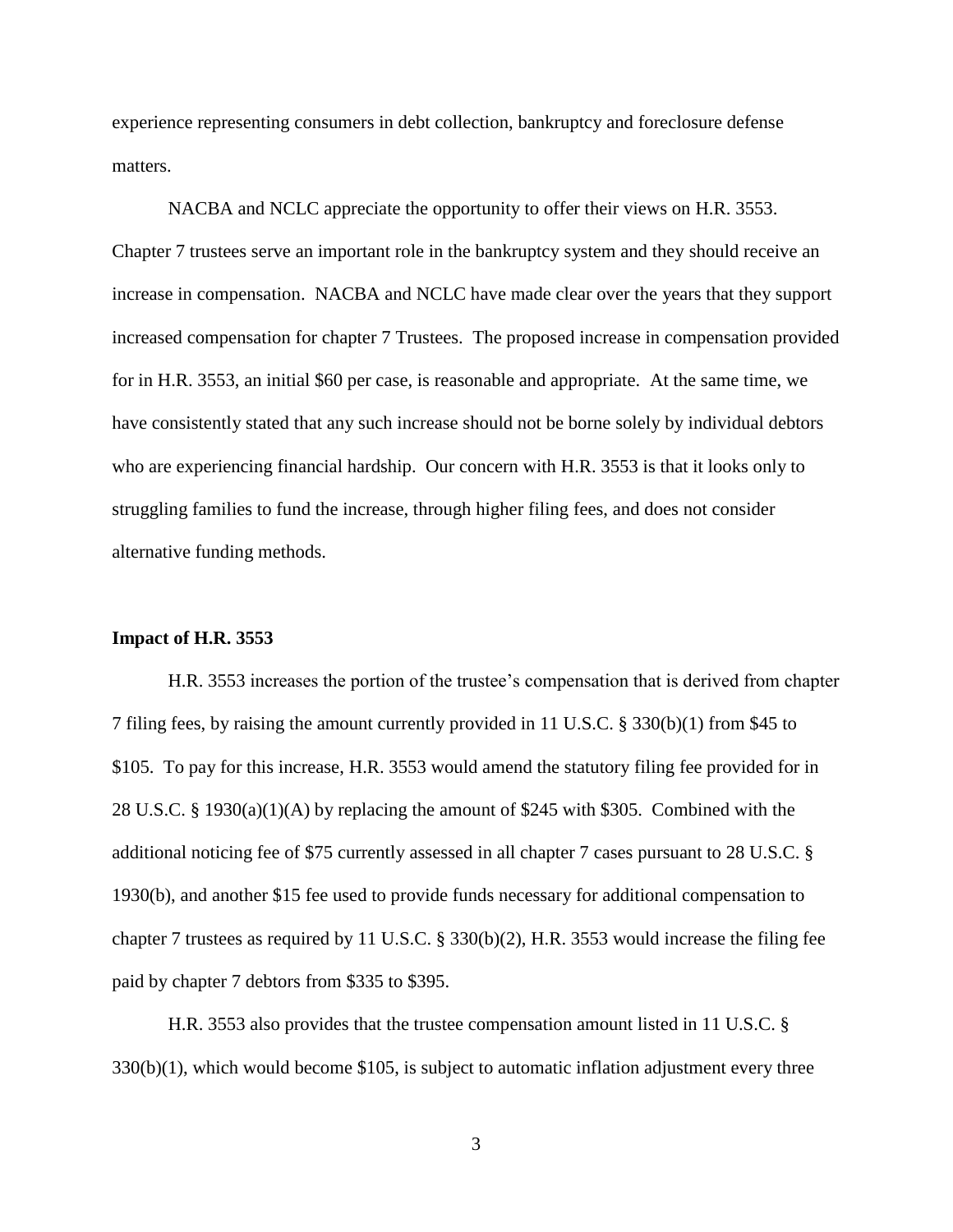years according to the formula prescribed in 11 U.S.C. § 104(a). The next scheduled adjustment will occur next year, on April 1, 2019. H.R. 3553 does not address how this increase, and future adjustments every three years, will be funded. Future increases in the amount paid to trustees under 11 U.S.C. § 330(b)(1) will require the Judicial Conference of the United States to either increase the portion of the filing fee it sets under 28 U.S.C. § 1930(b) or reduce expenditures for essential court operations. Given the budgetary challenges that the Judiciary currently faces, it is likely that the automatic adjustments to the \$105-per-case trustee compensation will result in further filing fee increases. This means that if H.R. 3553 were enacted, the chapter 7 filing fee could exceed \$400 sometime next year, making the filing fee paid by financially stressed families in bankruptcy even higher than the amount litigants pay to file a civil action in federal district court.

Prior to the 2005 Bankruptcy Act, the total filing fee for a chapter 7 bankruptcy case was \$209. Since that time there have been multiple filing fee increases, as to both the statutory fee and those set by the Judicial Conference. An increase from the current \$335 filing fee to \$395, as proposed under H.R. 3553, would represent an 89 percent increase from the pre-2005 Act period.

In the 2005 Bankruptcy Act, Congress also mandated that debtors go through prebankruptcy credit counseling and post-bankruptcy debtor education. This now adds another \$50 to \$100 to the cost of filing bankruptcy.

Not surprisingly, debtors today also face increased legal fees in seeking bankruptcy relief as a result of the 2005 Bankruptcy Act. Attorneys must complete additional forms, perform various calculations of the debtor's income and expenses, and collect additional documents from the debtor such as months' worth of paystubs and tax returns for multiple years. According to a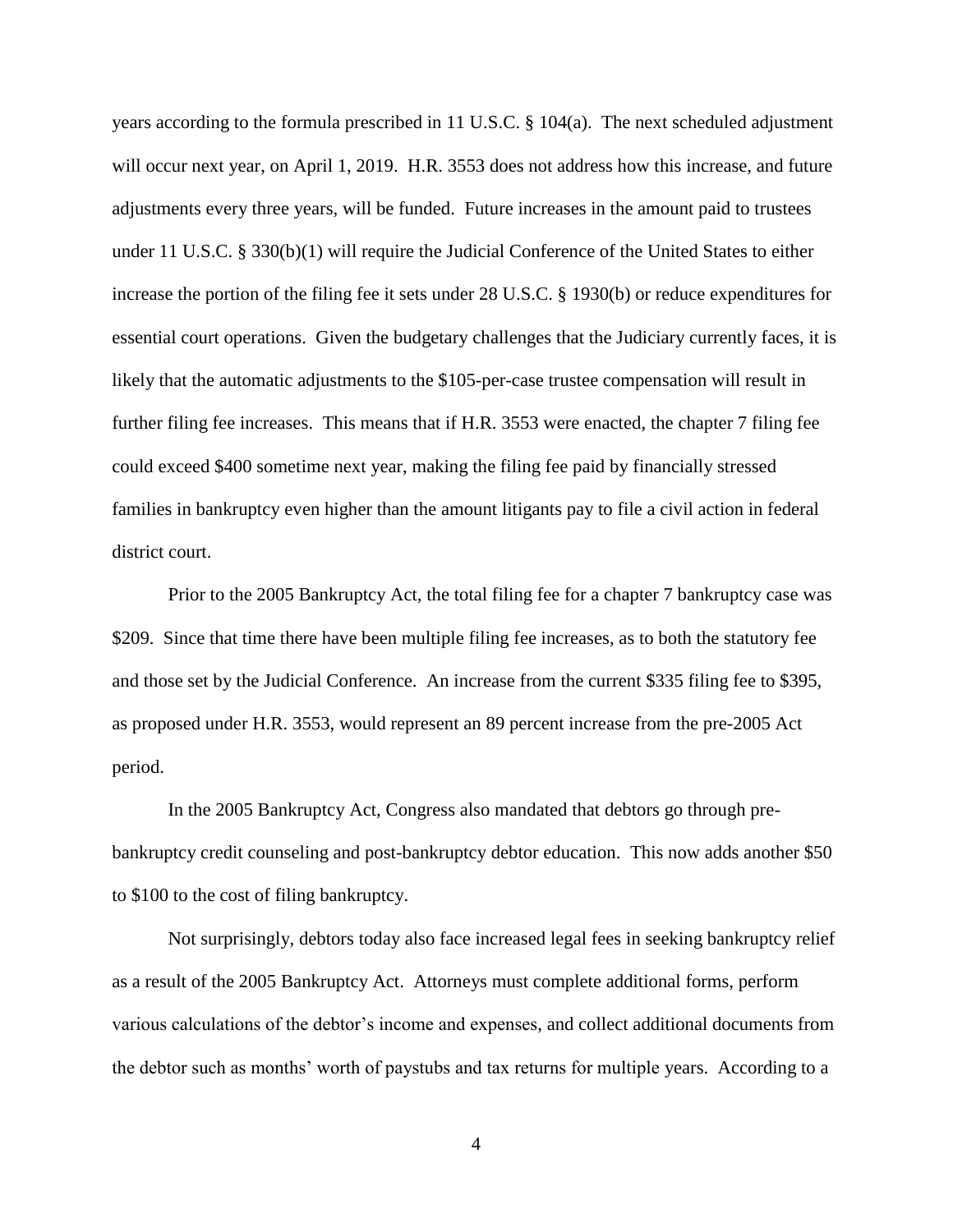GAO report on the costs of the 2005 Act, bankruptcy cases now involve a greater number of motions and hearings, which further increase the time an attorney spends on a case.<sup>4</sup> As a result, the total cost of filing a chapter 7 bankruptcy case has nearly doubled, from under \$1,000 in most cases (an amount many working families could scrape together) to \$2,000 or more, an amount well beyond the reach of many. While it is true that the 2005 Act also imposed additional requirements on trustees, H.R. 3553 asks debtors to pay not only their own attorneys' increased costs but also those of trustees and the court system. Other participants such as creditors who arguably benefit from the 2005 Act should be asked to pay for some of the additional administrative costs, as discussed below.

It is also not surprising that the increased cost of bankruptcy filing has resulted in a denial of access to bankruptcy relief for many financially distressed consumers. Even consumers who would benefit from bankruptcy often do not file because of the cost of filing bankruptcy. This can be best shown by considering the bankruptcy filing rates at the height of the Great Recession. A RAND study of American families during the Great Recession found that by April 2010, 39 percent of households had experienced financial distress.<sup>5</sup> However, less than 1.4 percent of the 116.7 million American households filed bankruptcy in 2010. There remained a steady decline in bankruptcy filings after 2010, despite the continuation of challenging economic times for a number of years.

 $\overline{a}$ 

<sup>&</sup>lt;sup>4</sup> United States Government Accountability Office, "Bankruptcy Reform: Dollar Costs Associated with the Bankruptcy Abuse Prevention and Consumer Protection Act of 2005," p. 22, June 2008 (finding that the average attorney fee in chapter 7 consumer bankruptcy cases had increased by 51 percent after the 2005 Act).

<sup>5</sup> RAND Labor and Population, Effects of the Financial Crisis and Great Recession on American Households, Michael Hurd And Susann Rohwedder, Nov. 2010. The study measured financial distress by considering the following factors: if the respondent and/or spouse is unemployed, or if the household is more than two months behind on mortgage payments (or in foreclosure), or if the value of the house is less than the amount of the mortgage.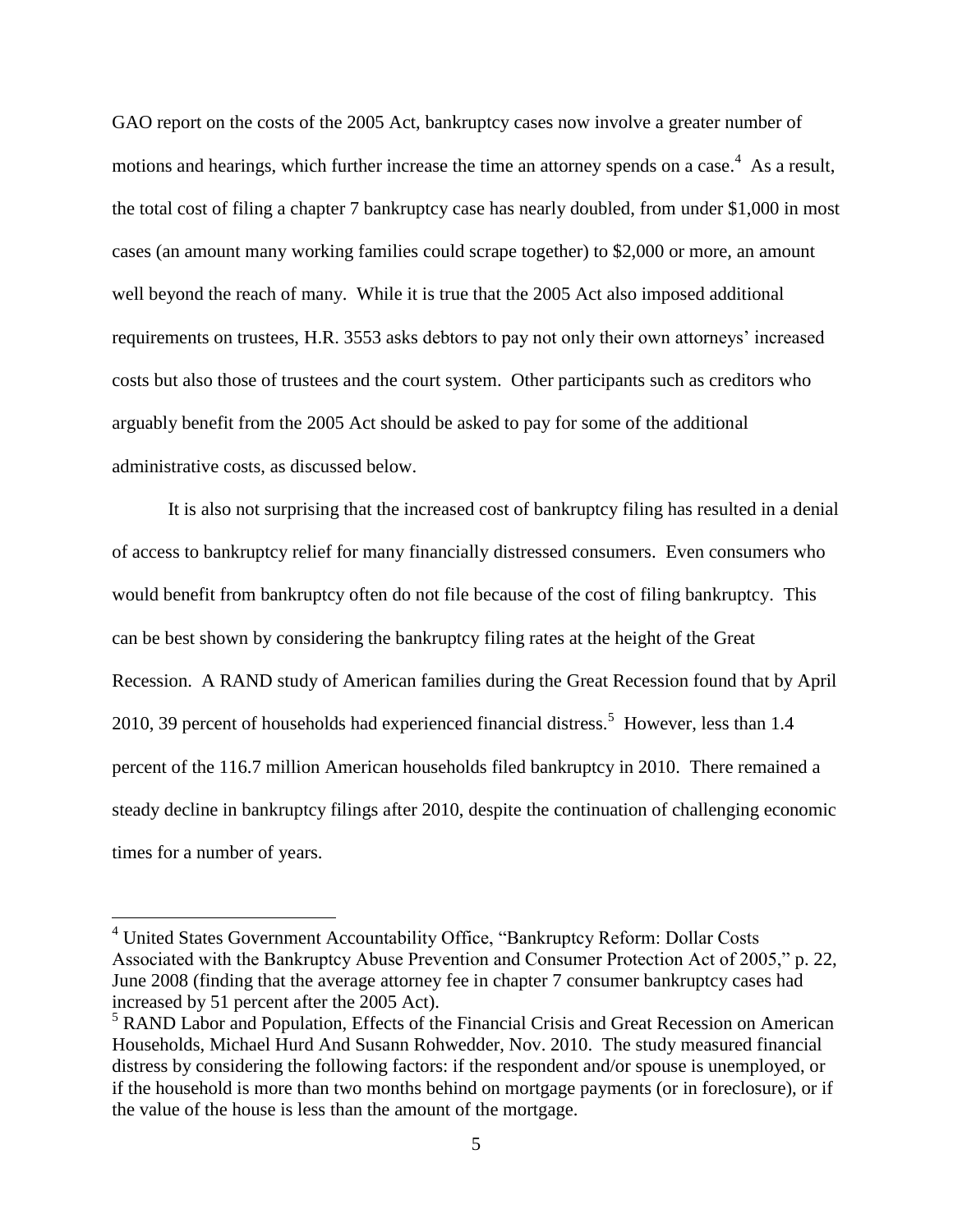Some might suggest that a \$60 filing fee increase is modest and would not be a barrier to access for bankruptcy relief. This fails to consider that consumers in financial distress typically live hand-to-mouth and have no savings they can rely upon. A 2017 Federal Reserve Board survey found that 41 percent of all respondents could not cover an unexpected \$400 emergency expense or would have to borrow or sell something to do so.<sup>6</sup> Another study recently found that half of U.S. families could not come up with \$2,000 in 30 days from savings, friends, family or borrowing to deal with a financial emergency.<sup>7</sup> It is an enormous struggle for consumers to come up with the costs needed to file bankruptcy relief, and an additional \$60 only makes this more difficult. The ability of some debtors to receive a filing fee waiver also does not diminish the impact of H.R. 3553 because so few debtors actually receive fee waivers.<sup>8</sup>

## **Alternative Funding Mechanisms**

 $\overline{a}$ 

During the 12-month period ending December 31, 2017, there were 472,190 nonbusiness chapter 7 bankruptcy filings.<sup>9</sup> Assuming a similar annual filing rate, an additional sum of approximately \$28.3 million would be needed to fund the \$60-per-case increase in trustee

 $6$  Board of Governors of the Federal Reserve System, Report on the Economic Well-Being of U.S. Households in 2017, May 2018, available at:

https://www.federalreserve.gov/publications/files/2017-report-economic-well-being-ushouseholds-201805.pdf.

<sup>7</sup> Annamaria Lusardi, Daniel J. Schneider, Peter Tufano, "Financially Fragile Households: Evidence and Implications," Brookings Papers on Economic Activity, May 2011.

<sup>&</sup>lt;sup>8</sup> Ed Flynn, "The Changing Profile of Chapter 7 Filers," Exhibit 2, American Bankruptcy Institute Journal, September, 2018 (4.7% of 2016 Chapter 7cases had a fee waiver granted); See also Lois R. Lupica, "The Consumer Bankruptcy Fee Study Final Report," 20 Am. Bankr. Inst. L. Rev. 17, 107 ("Despite the prominence this issue took in the survey responses, the quantitative data revealed the incidence of IFP filings to be low: 1.9% of all chapter 7 cases."); Table F-10A2, U.S. Bankruptcy Court, Filing Fee Status for Cases Filed During 12-Month Period Ending March 31, 2012 (3.09 percent of all cases had filing fee waivers).

<sup>&</sup>lt;sup>9</sup> Administrative Office of the U.S. Courts, Report F-5A, U.S. Bankruptcy Courts Business and Nonbusiness, Bankruptcy County Cases Commenced, by Chapter of the Bankruptcy Code.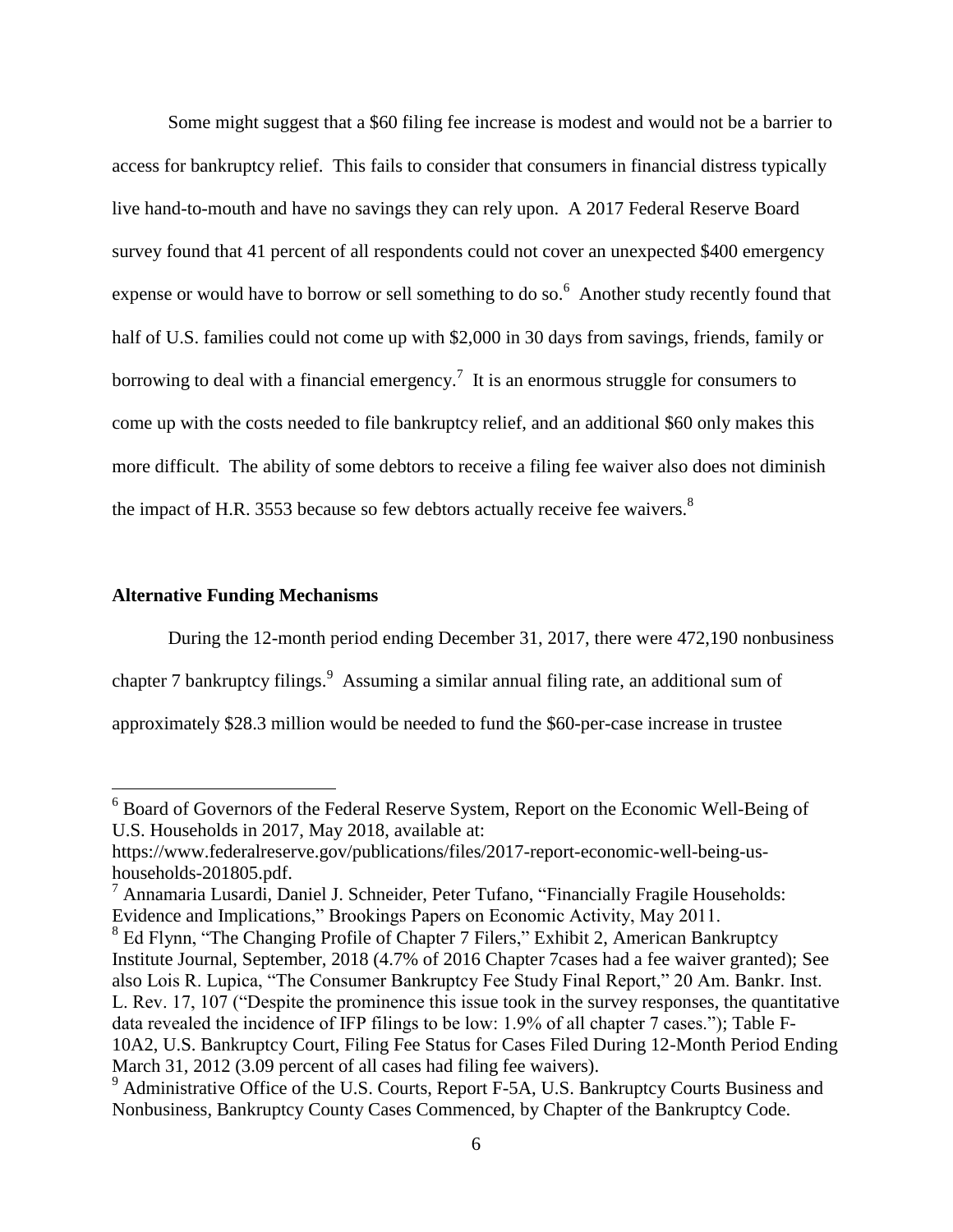compensation. We urge members of the Subcommittee to consider the following mechanisms for raising the necessary funds that more equitably distribute the costs to various participants in the bankruptcy system, including creditors who directly benefit from the work of trustees, rather than placing the full cost solely upon debtors. Unsecured creditors in particular are the greatest beneficiaries of the trustee's efforts, as they receive virtually all of the distributions in asset cases that have distributions less than \$50,000, where typically there is not a liquidation of secured property. 10

In addition to the compensation paid to chapter 7 trustees from filing fees, they also earn a commission on the amount of assets administered in a case. Under current law, the trustee may receive an amount not to exceed 25 percent of the first \$5,000 disbursed, 10 percent on disbursements between \$5,000 and \$50,000, 5 percent on disbursements between \$50,000 and \$1 million, and 3 percent on amounts of more than \$1 million.<sup>11</sup> The maximum allowable fee is paid in more than 90 percent of asset cases, and more than three-quarters of trustee compensation is derived from the percentage fee on disbursements.<sup>12</sup> Chapter 7 trustees were paid approximately \$148 million in trustee fees in chapter 7 asset cases closed in calendar year 2016, and an additional \$108 million in legal fees from those cases.<sup>13</sup>

One way to raise funds for increased trustee compensation without having the cost fully borne by debtors would be to adjust the breakpoints in 11 U.S.C. § 326(a), so that a higher percentage on distributions in smaller asset cases would be paid as compensation to trustees. For

 $\overline{a}$ 

<sup>&</sup>lt;sup>10</sup> Ed Flynn, "Chapter 7 Asset Cases and Trustee Compensation," Table 4, American Bankruptcy Institute Journal, June, 2014.

 $11$  11 U.S.C. § 326(a).

<sup>&</sup>lt;sup>12</sup> Ed Flynn, "Chapter 7 Asset Cases and Trustee Compensation", American Bankruptcy Institute Journal, June, 2014.

<sup>&</sup>lt;sup>13</sup> Executive Office of the U.S. Trustees, 2016 Summary Table derived from Chapter 7 Trustee Final Reports, available at: https://www.justice.gov/ust/file/ch7cy2016.pdf/download.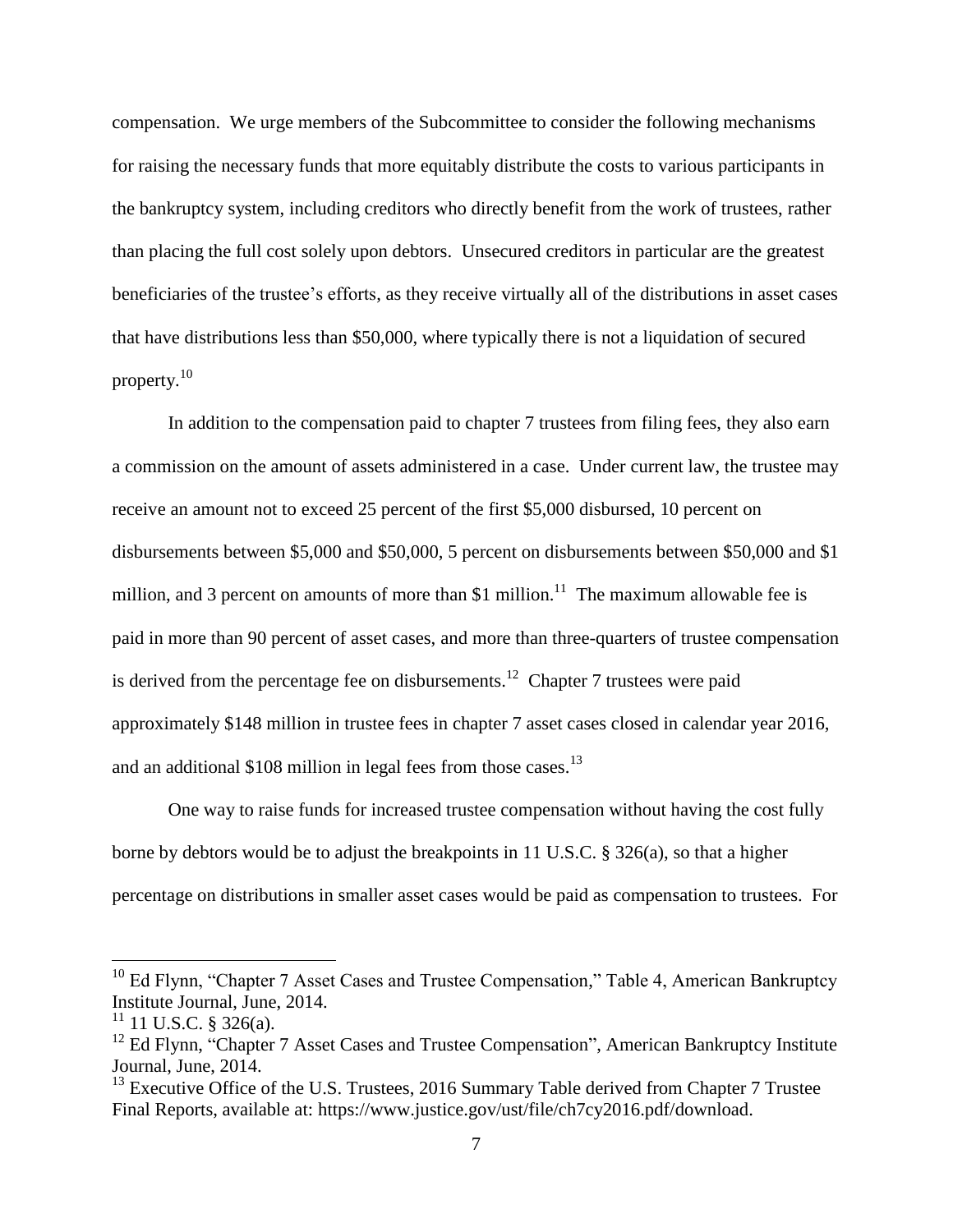example, section 326(a) could be amended to provide that the trustee may receive an amount not to exceed 25 percent of the first \$15,000 disbursed, 10 percent on disbursements between \$15,000 and \$100,000, 5 percent on disbursements between \$100,000 and \$1 million, and 4 percent on amounts of more than \$1 million.<sup>14</sup> Based on the typical breakdown of asset distribution in closed cases,  $^{15}$  it can be expected that such an amendment to section 326(a) would generate approximately \$40 million in additional trustee compensation annually based on current filings. It also appropriately allocates some of the costs of increased trustee compensation on those creditors who receive distributions in asset cases and directly benefit from the private trustee system.

Some have suggested that an adjustment to the commission breakpoints would only benefit the trustees in asset cases, and that trustees in certain locations have few asset cases. A solution for this issue would be to further amend section  $326(a)$  to provide that a small percentage of the trustee commission in each asset case be added to the fund created by 11 U.S.C. § 330(b)(2), and then distributed to all trustees to help pay for the \$60-per-case increase in trustee compensation. For example, under the adjusted breakpoint formula I have proposed, a trustee would receive a \$2,500 commission in an asset case with a \$10,000 distribution. If section 326(a) were amended to provide that 5 percent of the commission be added to the fund created by 11 U.S.C. § 330(b)(2), the trustee's commission would be \$2,375, and \$125 would be paid into the section 330(b)(2) fund. By setting the percentage reduction at a low amount such as 5 percent, trustees will continue to have appropriate financial incentives to pursue liquidation of assets. This change would benefit all trustees, and it would generate approximately \$7.5 million

 $\overline{a}$ 

 $14$  A bill providing for larger percentage increases at the breakpoints, H.R. 2667, was introduced in the 112th Congress.

<sup>&</sup>lt;sup>15</sup> Ed Flynn, "Chapter 7 Asset Cases and Trustee Compensation," Tables 2 and 4, American Bankruptcy Institute Journal, June, 2014.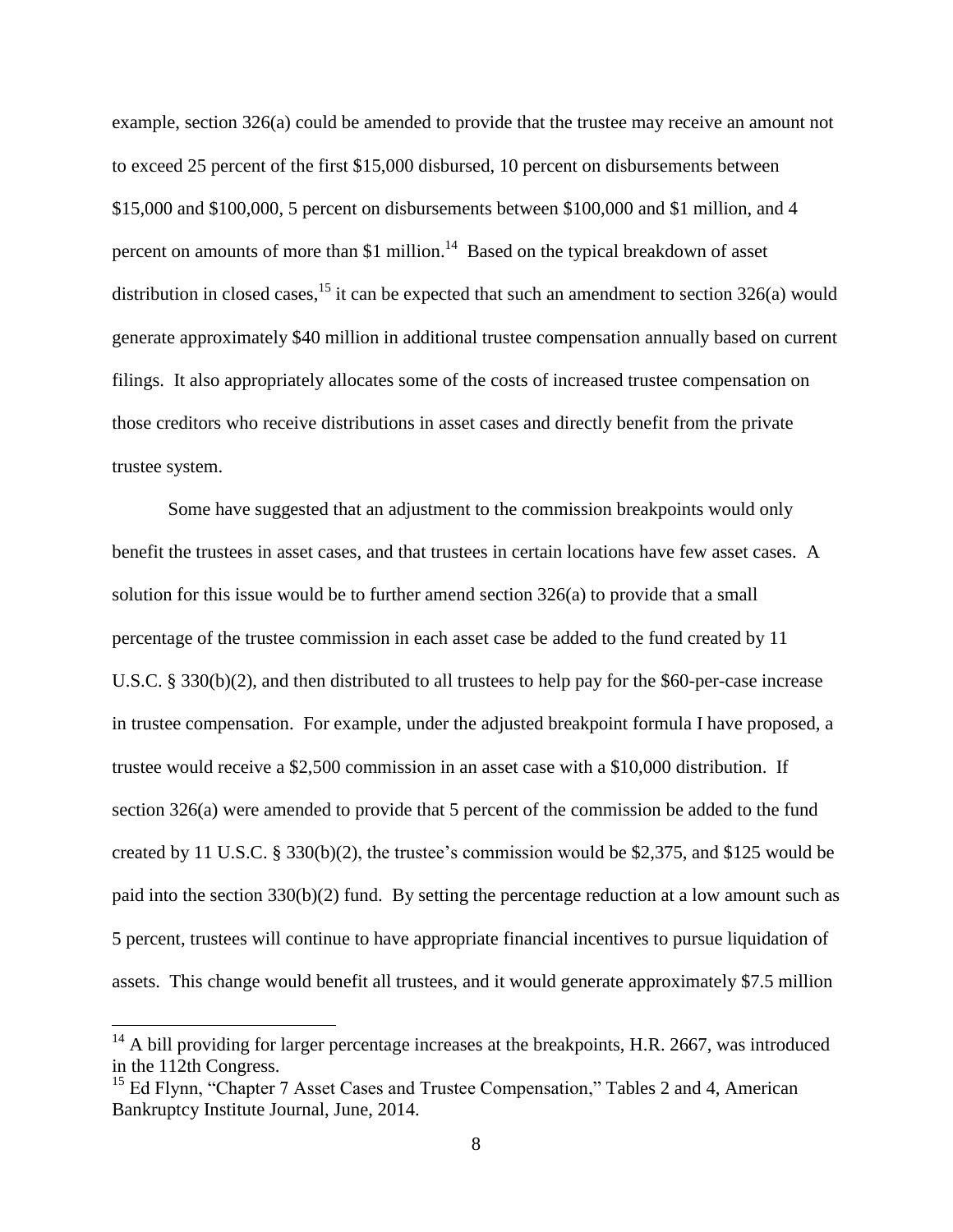in additional funds based on current filings to help pay for the \$60-per-case increase in trustee compensation. Obviously this approach could create an even larger fund if a higher percentage is used, such as 10 percent.

Another alternative method that again asks creditors to bear some of the costs for increased trustee compensation would be to require that creditors pay a small filing fee when they file a proof of claim in asset cases. While the Bankruptcy Court Miscellaneous Fee Schedule currently imposes charges for many services provided by the bankruptcy courts, creditors are not required to pay a fee for filing a proof of claim. Any filing fee imposed could be limited to claims filed by entities that frequently file bankruptcy claims, so that individual creditors and small businesses who file less than a certain amount, such as less than 100 claims per year, would be exempt. Even a small fee of less than \$5 per claim under such a proposal could generate significant funds to defray the \$60-per-case trustee increase.

We strongly support the assurance in Section 2 of H.R. 3553 that indigent debtors who receive filing fee waivers will not be charged for any increase in trustee compensation, and we urge that this be retained in any bill voted upon by the Subcommittee. We believe, however, that Congress should seek a method for providing trustees with compensation in fee waiver cases, without raising filing fees. The alternative methods we have suggested for increasing contributions to the fund created by 11 U.S.C. § 330(b)(2) could provide a source of funding that would permit trustees to receive some compensation in fee waiver cases.

Finally, if debtors are asked to pay for a portion of the trustee fee increase, there should be a corresponding reduction for debtors in the cost of filing bankruptcy. This could be accomplished through a variety of amendments to reduce the needless and burdensome paperwork requirements that were imposed by the 2005 Act. For example, the requirement that